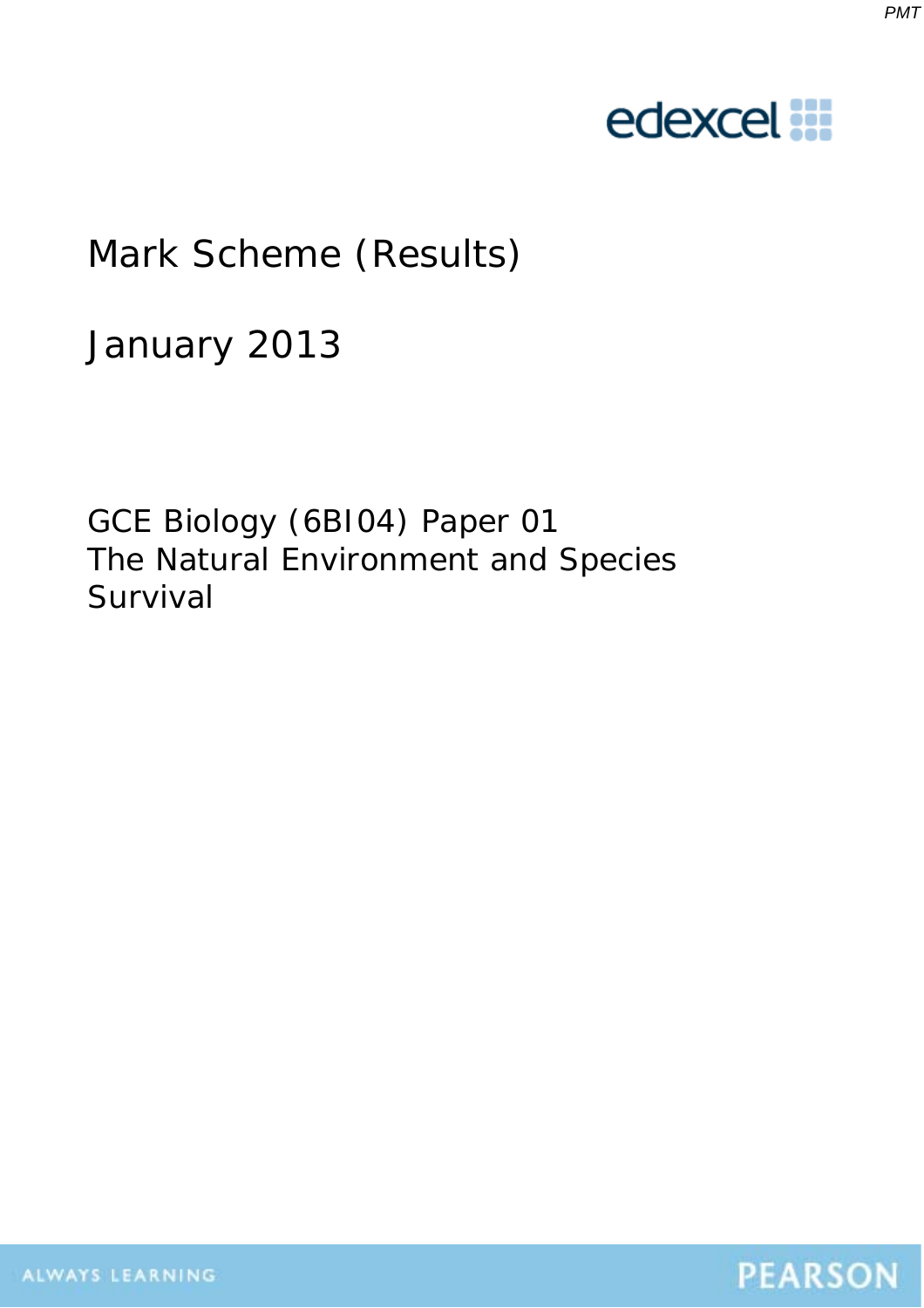#### **Edexcel and BTEC Qualifications**

Edexcel and BTEC qualifications come from Pearson, the world's leading learning company. We provide a wide range of qualifications including academic, vocational, occupational and specific programmes for employers. For further information visit our qualifications websites at www.edexcel.com or www.btec.co.uk for our BTEC qualifications.

Alternatively, you can get in touch with us using the details on our contact us page at www.edexcel.com/contactus.

If you have any subject specific questions about this specification that require the help of a subject specialist, you can speak directly to the subject team at Pearson. Their contact details can be found on this link: www.edexcel.com/teachingservices.

You can also use our online Ask the Expert service at www.edexcel.com/ask. You will need an Edexcel username and password to access this service.

## **Pearson: helping people progress, everywhere**

Our aim is to help everyone progress in their lives through education. We believe in every kind of learning, for all kinds of people, wherever they are in the world. We've been involved in education for over 150 years, and by working across 70 countries, in 100 languages, we have built an international reputation for our commitment to high standards and raising achievement through innovation in education. Find out more about how we can help you and your students at: www.pearson.com/uk

January 2013 Publications Code UA034277 All the material in this publication is copyright © Pearson Education Ltd 2013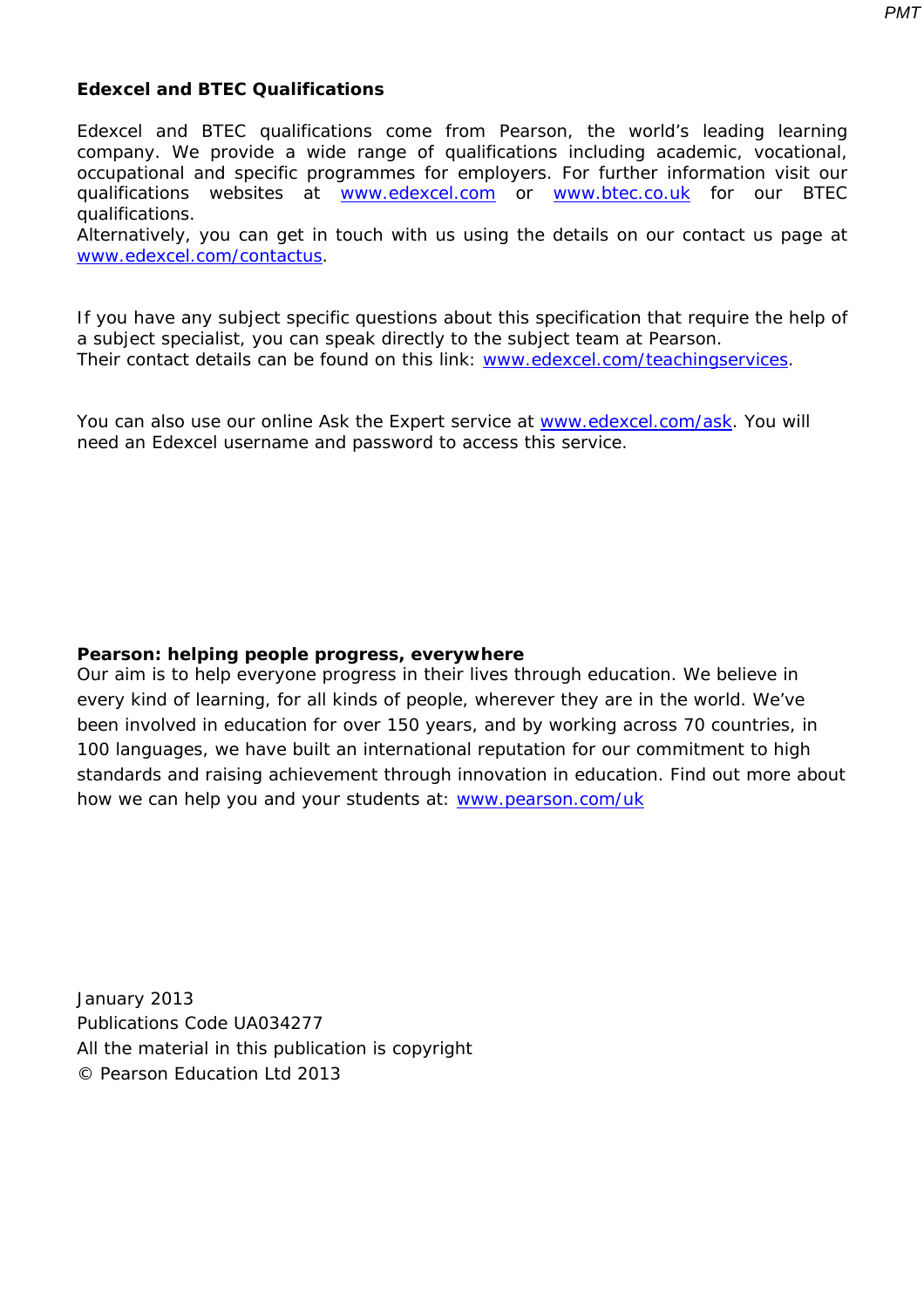## **General Information**

The following symbols are used in the mark schemes for all questions:

| Symbol             | Meaning of symbol                                                                                                                              |
|--------------------|------------------------------------------------------------------------------------------------------------------------------------------------|
| ; semi colon       | Indicates the end of a marking point                                                                                                           |
| Eq                 | Indicates that credit should be given for other<br>correct alternatives to a word or statement, as<br>discussed in the Standardisation meeting |
| / oblique          | Words or phrases separated by an oblique are<br>alternatives to each other                                                                     |
| { } curly brackets | Indicate the beginning and end of a list of<br>alternatives (separated by obliques) where<br>necessary to avoid confusion                      |
| () round brackets  | Words inside round brackets are to aid<br>understanding of the marking point but are not<br>required to award the point                        |
| [] square brackets | Words inside square brackets are instructions or<br>guidance for examiners                                                                     |
| $[CE]$ or $[TE]$   | Consecutive error / transferred error                                                                                                          |

## **Crossed out work**

If a candidate has crossed out an answer and written new text, the crossed out work can be ignored. If the candidate has crossed out work but written no new text, the crossed out work for that question or part question should be marked, as far as it is possible to do so.

### **Spelling and clarity**

In general, an error made in an early part of a question is penalised when it occurs but not subsequently. The candidate is penalised once only and can gain credit in later parts of the question by correct reasoning from the earlier incorrect answer.

No marks are awarded specifically for quality of language in the written papers, except for the essays in the synoptic paper. Use of English is however taken into account as follows:

- the spelling of technical terms must be sufficiently correct for the answer to be unambiguous
	- e.g. for amylase, 'ammalase' is acceptable whereas 'amylose' is not
	- e.g. for glycogen, 'glicojen' is acceptable whereas 'glucagen' is not
	- e.g. for ileum, 'illeum' is acceptable whereas 'ilium' is not
	- e.g. for mitosis, 'mytosis' is acceptable whereas 'meitosis' is not
- candidates must make their meaning clear to the examiner to gain the mark.
- a correct statement that is contradicted by an incorrect statement in the same part of an answer gains no mark – irrelevant material should be ignored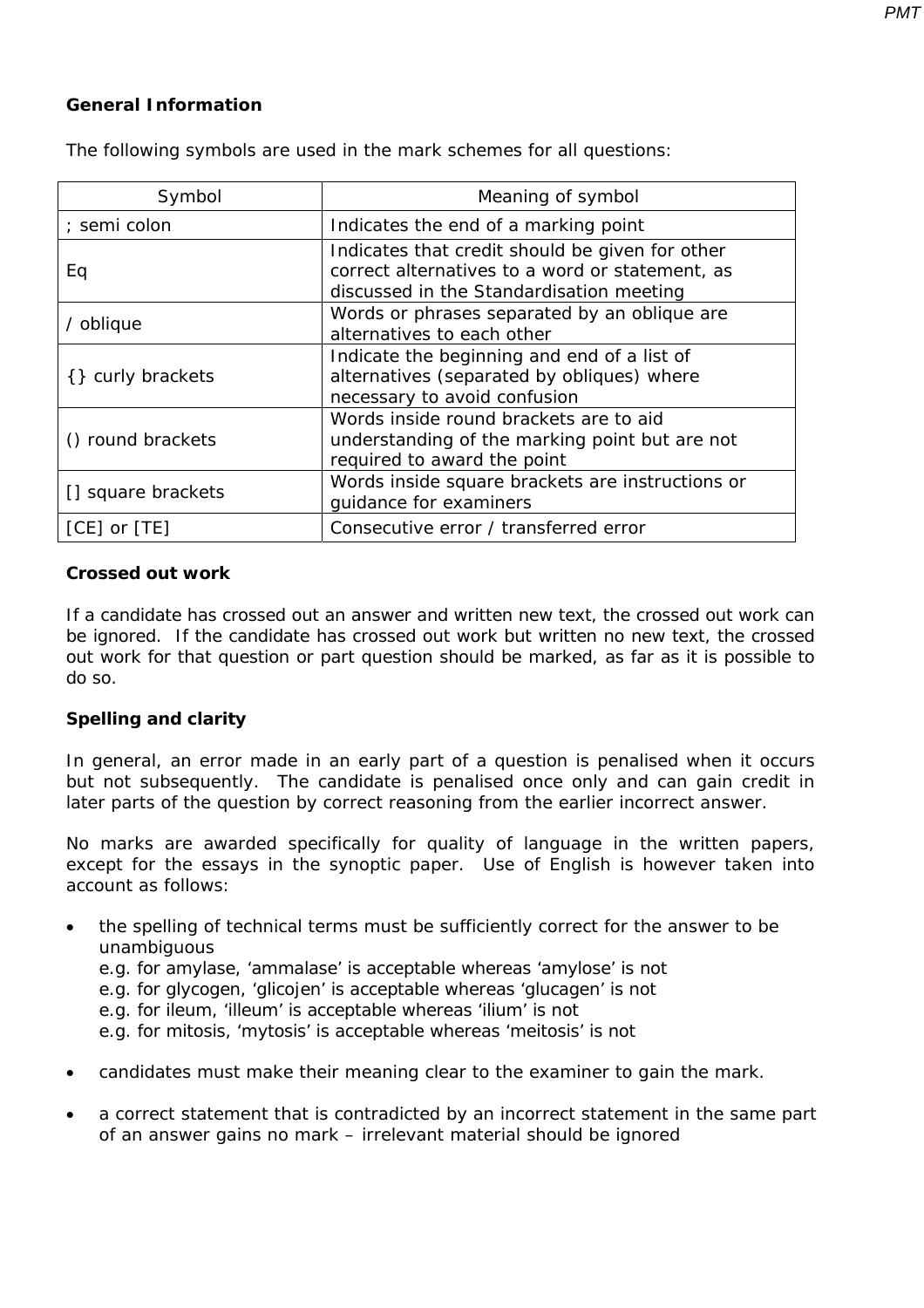| Question<br><b>Number</b> | Answer                                                                             | Additional guidance                         | <b>Mark</b> |
|---------------------------|------------------------------------------------------------------------------------|---------------------------------------------|-------------|
| 1(a)(i)                   | 1. reference to {death / killing /<br>destroying / eq } (of bacteria<br>$cells)$ ; | 1. Ignore reference to stopping<br>growth   |             |
|                           | 2. idea that {bacteria / cells} burst ;                                            | 2. Accept lysis, loss of osmotic<br>control | (2)         |

| Question<br><b>Number</b> | Answer                                                                                                                     | Additional guidance         | Mark |
|---------------------------|----------------------------------------------------------------------------------------------------------------------------|-----------------------------|------|
| 1(a)(ii)                  | reference to cells cannot<br>{reproduce / increase in number /<br>produce new cells / multiply /<br>replicate $\ell$ eq} ; |                             |      |
|                           | 2. idea of no (cell) division;                                                                                             | 2. Accept no binary fission |      |

| Question                 | Answer                                                                                                         | Additional guidance                                           | Mark |
|--------------------------|----------------------------------------------------------------------------------------------------------------|---------------------------------------------------------------|------|
| <b>Number</b><br>1(b)(i) |                                                                                                                |                                                               |      |
|                          | 1. (A and C resistant as) no {clear<br>zone / zone of inhibition / eq}<br>around A and C $\cdot$               | 1. Accept a clear description of<br>this area around the disc |      |
|                          | 2. idea that {clear zone $\ell$ eq}<br>indicates where antibiotic {inhibits<br>growth / kills bacteria / eq} ; | 2. Accept converse                                            |      |
|                          | 3. {clear zone / eq} around B<br>{smaller/eq} than clear zone<br>around $D$ :                                  | 3. Accept converse                                            |      |
|                          | 4. idea of { size / diameter / width<br>/eq} of clear zone indicates<br>{effectiveness $\ell$ eq} ;            |                                                               |      |
|                          | [check diagram for appropriate<br>labels]                                                                      |                                                               | 3    |

| Question<br>Number | Answer                        | Mark       |
|--------------------|-------------------------------|------------|
| 1(b)(ii)           | $\mathsf{C}$<br>reliability ; | $\sqrt{1}$ |
|                    |                               |            |

| Question  | Answer         | Mark       |
|-----------|----------------|------------|
| Number    |                |            |
| 1(b)(iii) | D<br>validity; | $\sqrt{1}$ |
|           |                |            |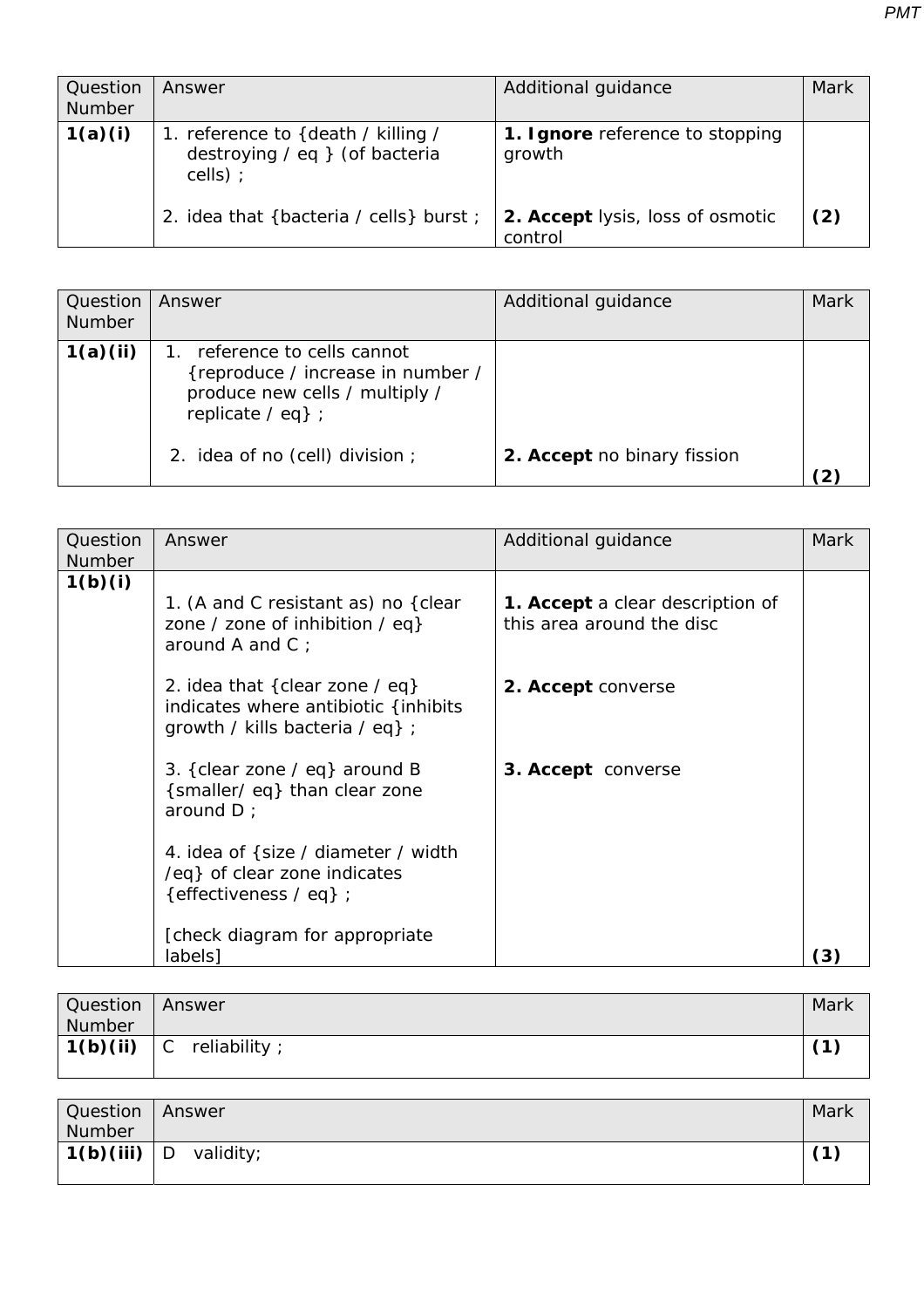| Question<br>Number | Answer                                                                                                                                                                                                                                 | Additional guidance                                           | Mark |
|--------------------|----------------------------------------------------------------------------------------------------------------------------------------------------------------------------------------------------------------------------------------|---------------------------------------------------------------|------|
| 1(c)               | 1. reference to hospitals {having}<br>/ changing / eq } a {code of<br>practice / protocol / policy /<br>standards / eq} (for dealing<br>with hospital acquired<br>infections) ;<br>2. idea of clothing rules for<br>hospital workers ; | 1. Allow references to pillows for<br>pillow cases throughout |      |
|                    | 3. reference to improved laundry<br>of bed linen e.g. {increased<br>frequency / higher washing<br>temperature $\ell$ eq} ;                                                                                                             | 3. Allow pillow cases should be<br>washed daily               |      |
|                    | 4. reference to use of special<br>{pillow cases / treatment of<br>pillow cases} e.g. microfilters,<br>treated with antibacterials,<br>sterilisation, disposable pillow<br>cases ;                                                      |                                                               |      |
|                    | 5. reference to use of special<br>procedures when carrying<br>{pillow cases / bed linen} to<br>laundry e.g. sealed plastic<br>bags;                                                                                                    |                                                               |      |
|                    | 6. screening of patients /<br>isolation of infected patients /<br>eq:                                                                                                                                                                  |                                                               |      |
|                    | 7. idea of hand washing regimes<br>$/$ eq ;                                                                                                                                                                                            | 7. Allow hands should always be<br>washed                     |      |
|                    |                                                                                                                                                                                                                                        |                                                               | (3)  |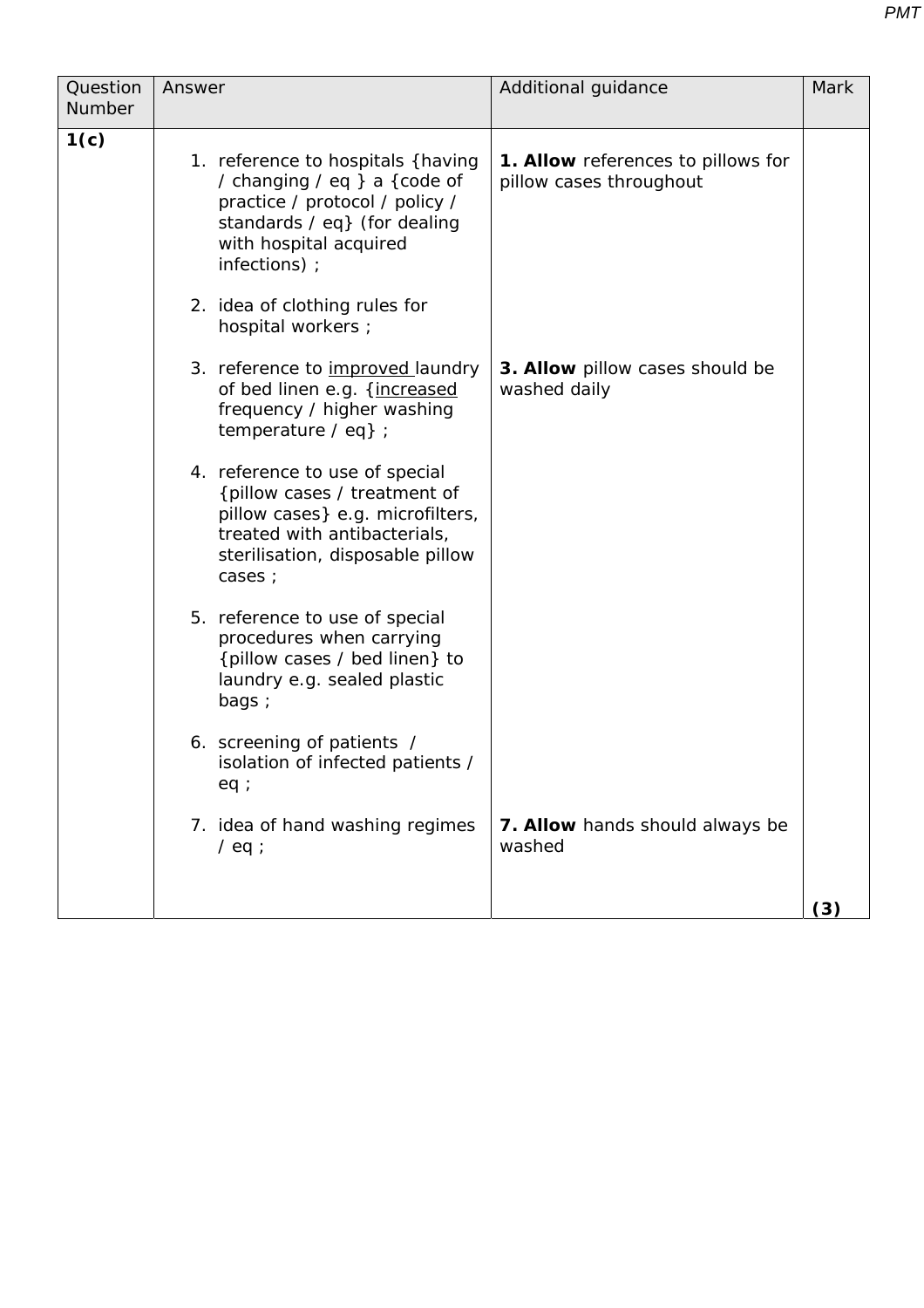| Question<br>Number | Answer                          | Mark       |
|--------------------|---------------------------------|------------|
| 2(a)(i)            | $\sim$<br>T helper cells ;<br>◡ | $\sqrt{4}$ |

| <b>Question</b> | Answer                       | Mark |
|-----------------|------------------------------|------|
| Number          |                              |      |
| 2(a)(ii)        | reverse transcriptase ;<br>D | 71   |

| Question<br>Number | Answer                                                                                                                                                              | Additional guidance                                                                                    | Mark |
|--------------------|---------------------------------------------------------------------------------------------------------------------------------------------------------------------|--------------------------------------------------------------------------------------------------------|------|
| 2(b)(i)            | 1. reference to glycoprotein;                                                                                                                                       | 1. Accept protein, chains of<br>amino acids                                                            |      |
|                    | 2. credit detail of structure e.g.<br>specific (3D) shape, L and H<br>regions, Y-shape, 4 (peptide)<br>chains, disulphide bridges<br>between peptides, hinge region | 2. Ignore active site<br><b>Accept</b> a Y-shaped drawing                                              |      |
|                    | 3. reference to { antigen-binding<br>site / variable region / Fab<br>$^{\prime}$ (region) / eq };                                                                   | 3. Accept references to<br>{binding to specific antigen /<br>antigen-specific / antigen<br>receptors } |      |
|                    | 4. idea of antibodies have a<br>{similar / constant / Fc / eq }<br>region;                                                                                          |                                                                                                        |      |
|                    | 5. produced by plasma cells /<br>present on B cells ;                                                                                                               | 5. Accept present on B<br>effector cells                                                               |      |
|                    | 6. role of antibody described e.g.<br>opsonisation, immobilisation,<br>agglutination, lysis ;                                                                       |                                                                                                        | (2)  |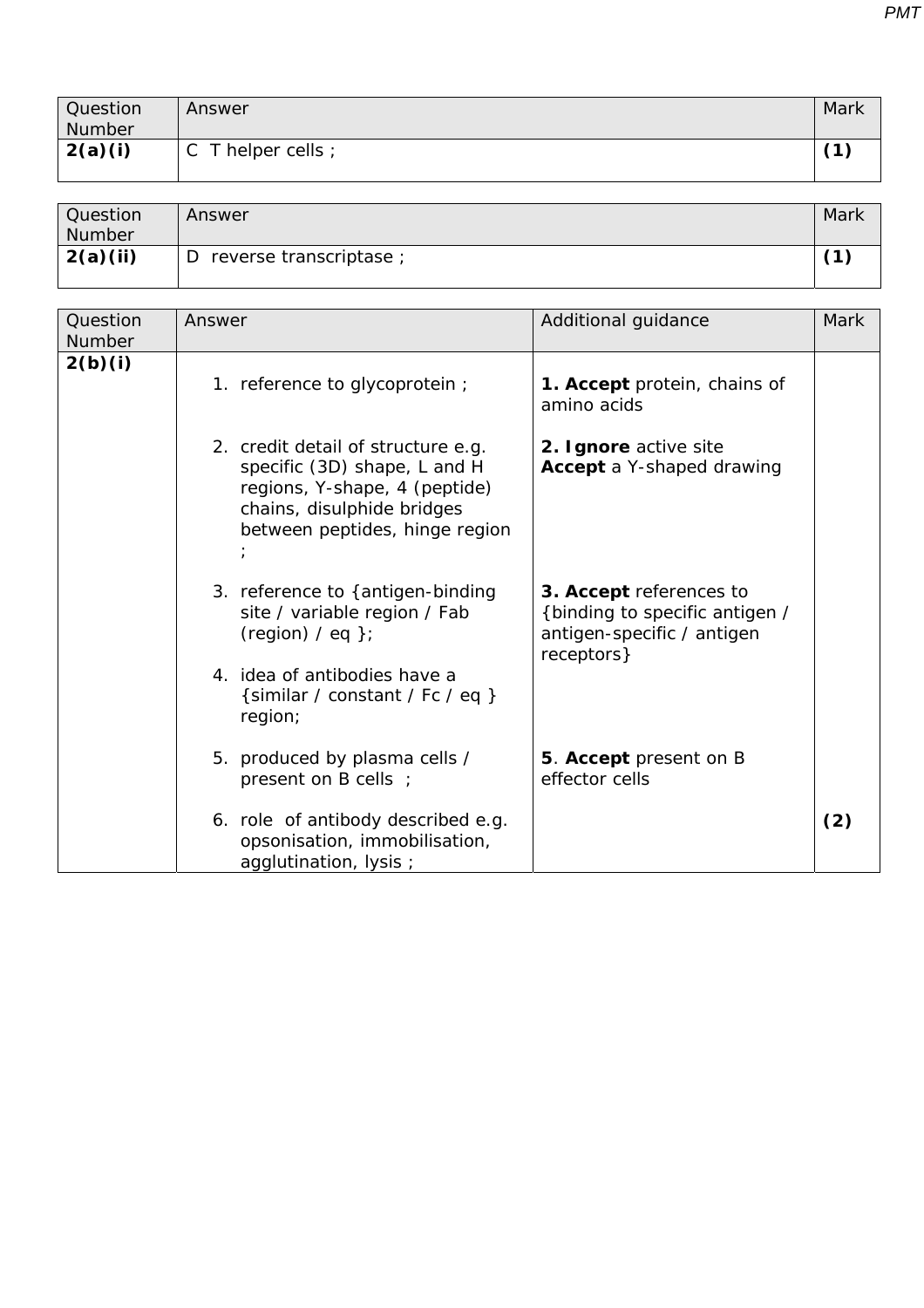| Question<br>Number | Answer                                                                                                                                                                                                                                                                                                                                                                                                                                                                                                                                                                                                                                                                        | Additional guidance                                                                                                                                                                                                               | <b>Mark</b> |
|--------------------|-------------------------------------------------------------------------------------------------------------------------------------------------------------------------------------------------------------------------------------------------------------------------------------------------------------------------------------------------------------------------------------------------------------------------------------------------------------------------------------------------------------------------------------------------------------------------------------------------------------------------------------------------------------------------------|-----------------------------------------------------------------------------------------------------------------------------------------------------------------------------------------------------------------------------------|-------------|
| $2*(b)(ii)$        | (QWC - answer must be organised in a<br>clear, logical sequence)<br>1. reference to artificial (active)<br>immunity;<br>2. reference to {vaccine / vaccination } ;<br>3. containing { synthetic molecule /<br>(synthetic) antigen / (synthetic)<br>glycoprotein } ;<br>4. ref to stimulation of the {specific /<br>humoral} immune response (to the<br>synthetic antigen) ;<br>5. credit detail of process of producing<br>effector B cells e.g. clonal expansion<br>of B cells, involvement of cytokines, T<br>helper cells activate B cells ;<br>6. reference to (production of B) memory<br>cells ;<br>7. idea that (2G12) antibodies are<br>produced {faster / in greater | Mps are awarded if the<br>statements are clearly<br>expressed<br>5. Ignore references to<br>production of activated T<br>killer cells<br>6. Ignore references to<br>production of T memory<br>cells<br>7. Accept ref to secondary |             |
|                    | concentration} on {reinfection / eq} ;                                                                                                                                                                                                                                                                                                                                                                                                                                                                                                                                                                                                                                        | immune response                                                                                                                                                                                                                   |             |
|                    |                                                                                                                                                                                                                                                                                                                                                                                                                                                                                                                                                                                                                                                                               |                                                                                                                                                                                                                                   | (5)         |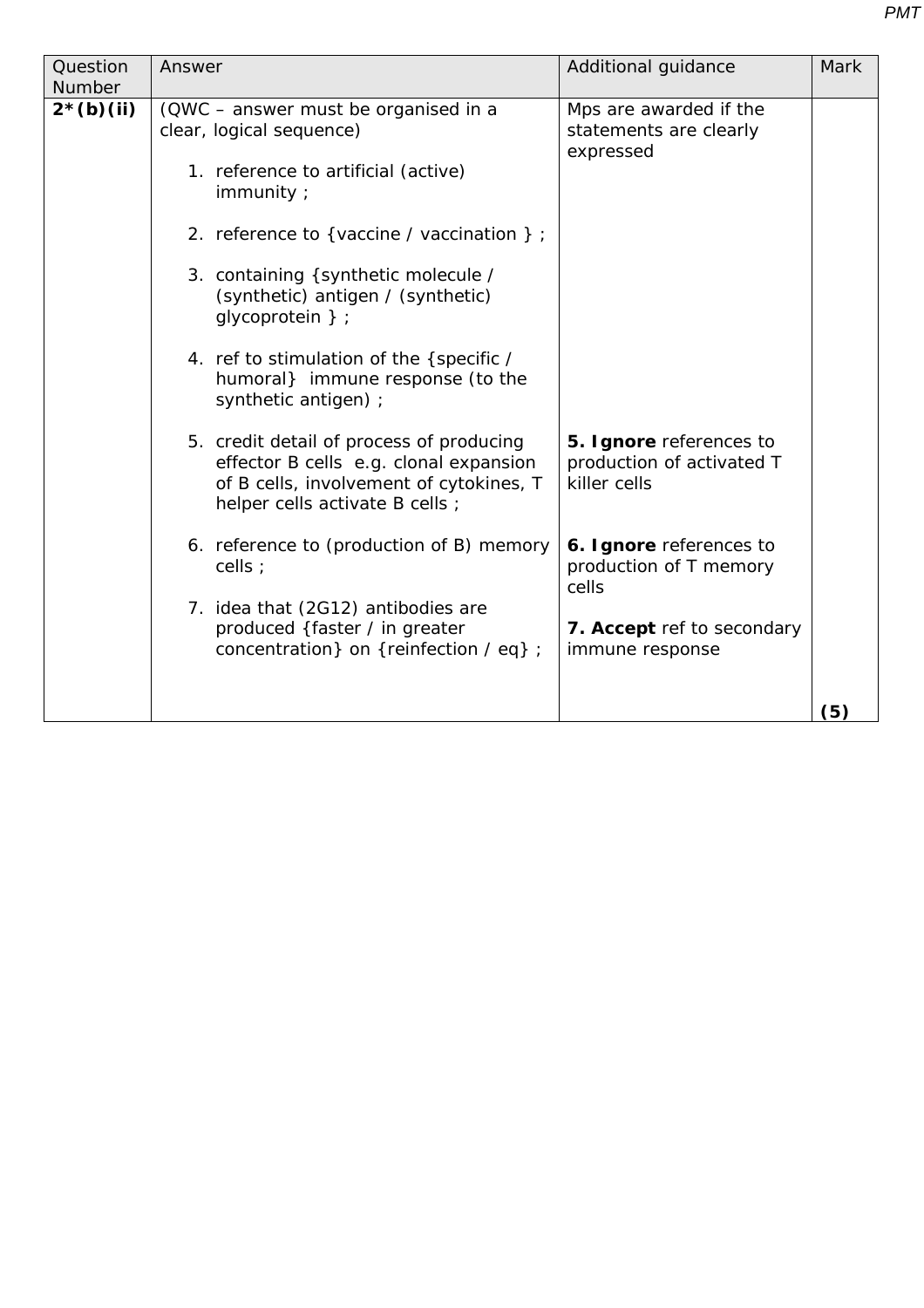| Question<br>Number | Answer                                                                                       | Additional guidance        | <b>Mark</b> |
|--------------------|----------------------------------------------------------------------------------------------|----------------------------|-------------|
| 2(c)               | 1. idea that HIV infection does not<br>always produce symptoms ;                             |                            |             |
|                    | 2. reference to {provirus / latency } ;                                                      | 2. Accept virus is dormant |             |
|                    | 3. reference to test needed to detect<br>(symptomless) HIV ;                                 |                            |             |
|                    | 4. idea that only people who suspect<br>they may have contracted HIV<br>would have a test;   |                            |             |
|                    | 5. idea that {some people would not<br>want to be tested / impossible to<br>test everyone }; |                            |             |
|                    | 6. idea that symptoms are common to<br>other diseases ;                                      |                            |             |
|                    | 7. {new cases arising/ patients dying}<br>all the time $\ell$ eq ;                           |                            |             |
|                    | 8. idea of new strains of virus arising;                                                     |                            |             |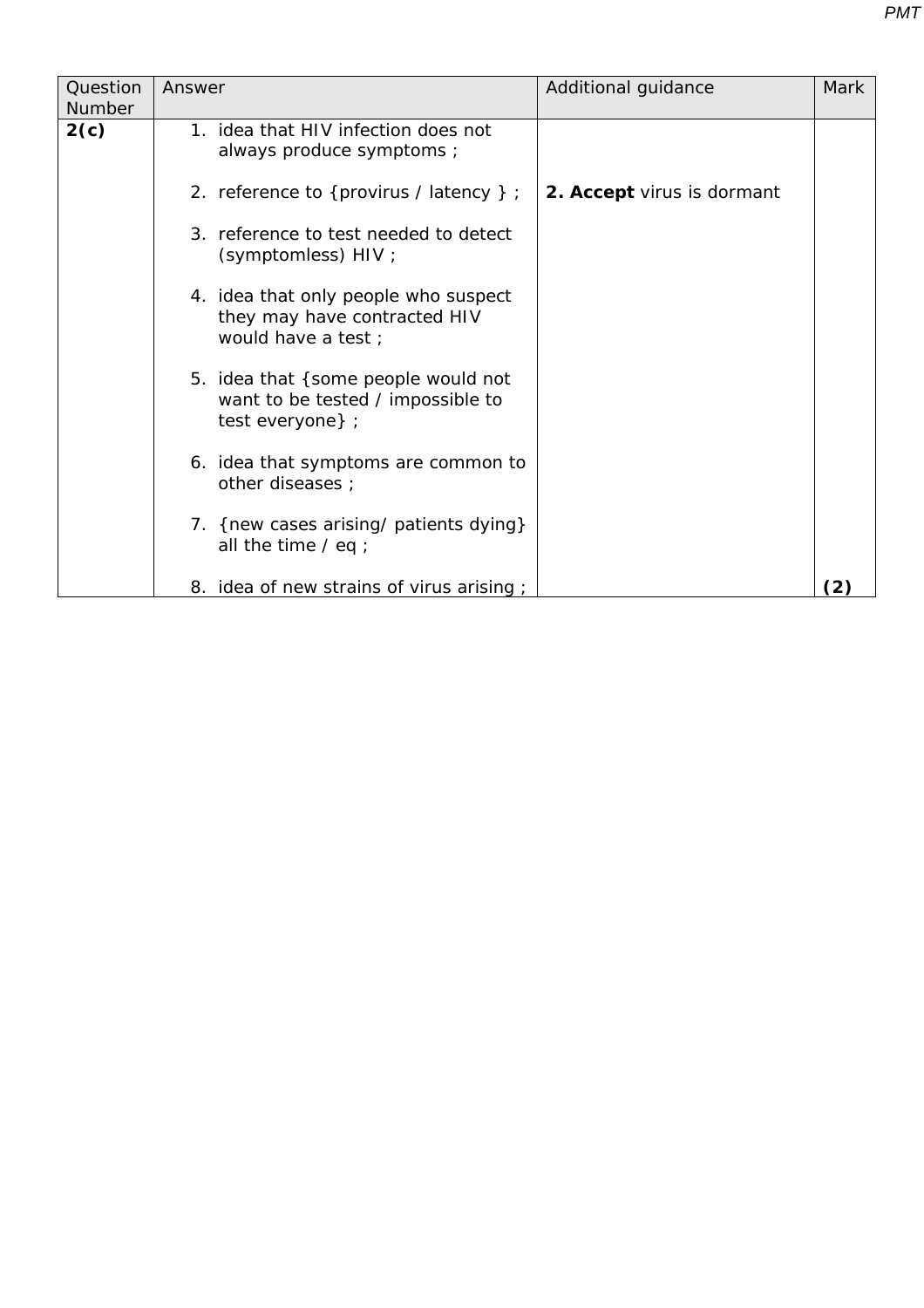| Question<br>Number | Answer                                                                                              | Additional guidance                  | <b>Mark</b> |
|--------------------|-----------------------------------------------------------------------------------------------------|--------------------------------------|-------------|
| 3(a)(i)            | 1. reference to {polymerase chain<br>reaction / $PCR$ } ;                                           | 1. Accept as a ref to PCR<br>machine |             |
|                    | 2. polymerase (enzyme) {added / eq<br>$\cdot$                                                       |                                      |             |
|                    | 3. idea of need for primers and<br>nucleotides :                                                    |                                      |             |
|                    | 4. $\{90-98\}$ (°C) $\rightarrow$ $\{50-65\}$ (°C) $\rightarrow$<br>$(70-75)$ (°C);                 |                                      |             |
|                    | 5. idea that cycle needs to be<br>repeated {several times / to make<br>several copies of DNA / eq}; |                                      | (4)         |

| Question<br><b>Number</b> | Answer                                                           | Additional guidance                                                                              | Mark |
|---------------------------|------------------------------------------------------------------|--------------------------------------------------------------------------------------------------|------|
| 3(a)(ii)                  | (DNA) { profiling / fingerprinting /<br>(gel) electrophoresis }; | <b>Ignore</b> Southern blotting,<br><b>PCR</b><br><b>Accept DNA profile / DNA</b><br>fingerprint |      |

| Question<br><b>Number</b> | Answer                                                                                                                                                                                           | Additional guidance                                 | Mark |
|---------------------------|--------------------------------------------------------------------------------------------------------------------------------------------------------------------------------------------------|-----------------------------------------------------|------|
| 3(b)                      | 1. idea of work appearing in a<br>(Scientific) journal or being<br>presented at a conference;<br>2. idea that validity or reliability is<br>considered :<br>3. by other scientists / ref to peer | 1. Accept publishing a<br>paper, scientific meeting |      |
|                           | review :                                                                                                                                                                                         |                                                     |      |

| Question<br><b>Number</b> | Answer                                                                         | Additional guidance                                       | Mark |
|---------------------------|--------------------------------------------------------------------------------|-----------------------------------------------------------|------|
| 3(c)(i)                   | 1. reference to different { conditions /<br>environments /eq} (in each region) | 1. Accept appropriate<br>named factor e.g.<br>temperature |      |
|                           | 2. idea of different selection pressures                                       |                                                           |      |
|                           | 3. idea of {restricted gene flow /<br>separate gene pools };                   | 3. Ignore different allele<br>frequency                   |      |
|                           | 4. reference to reproductive isolation;                                        |                                                           |      |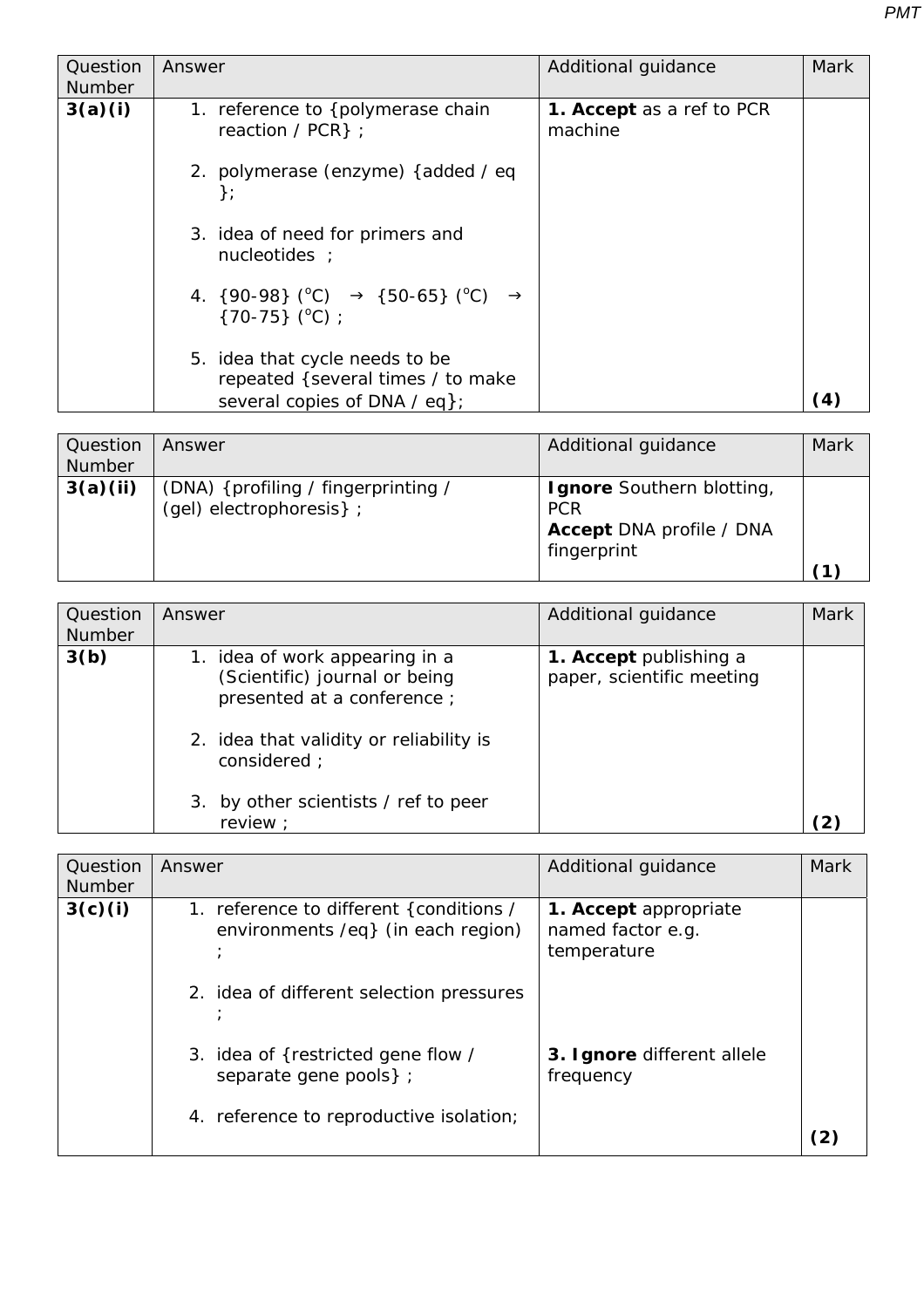| Question<br><b>Number</b> | Answer                                                                                      | Additional guidance                              | <b>Mark</b> |
|---------------------------|---------------------------------------------------------------------------------------------|--------------------------------------------------|-------------|
| 3(c)(ii)                  | 1. idea of different {alleles/gene<br>$pool$ :                                              | 1. Ignore allele frequency                       |             |
|                           | 2. idea that this leads to {new /<br>different} phenotypes ;                                | 2. Accept traits /<br>characteristics / features |             |
|                           | 3. idea of new {allele / gene} can be<br>{advantage / disadvantage} ;                       |                                                  |             |
|                           | 4. reference to (advantageous)<br>{(mutated) gene / (new) allele}<br>passed onto offspring; |                                                  |             |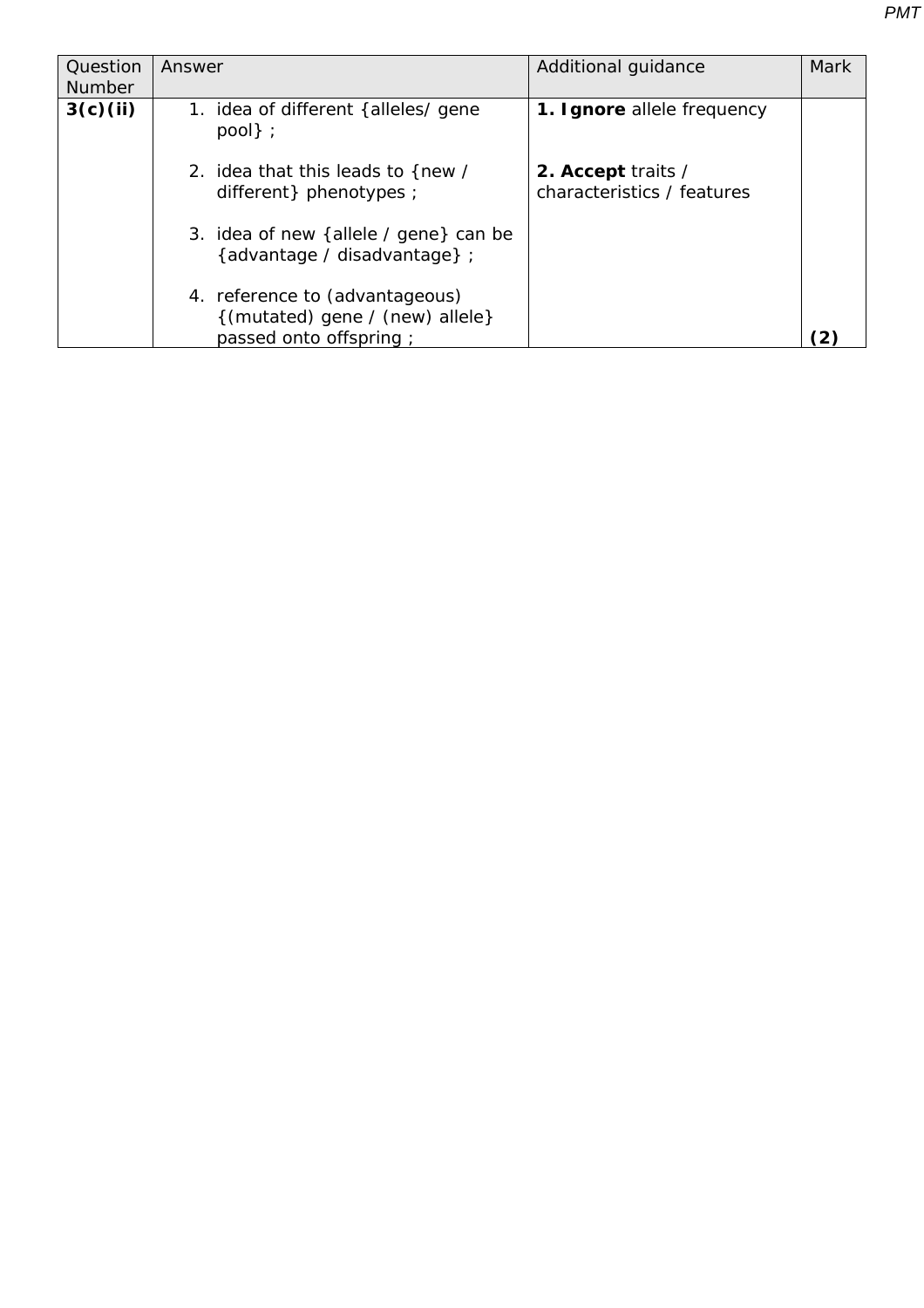| Question<br>Number | Answer                                                                                                                    | Additional guidance                                                                      | <b>Mark</b> |
|--------------------|---------------------------------------------------------------------------------------------------------------------------|------------------------------------------------------------------------------------------|-------------|
| 4(a)               | 1. reference to increase in<br>{metabolic rate / enzyme activity<br>/ eq} as temperature rises ;                          | 1. Accept converse<br>argument for mp $1 - 3$                                            |             |
|                    | 2. reference to increase in {kinetic /<br>eq} energy of molecules (as<br>temperature rises) / eq ;                        | 2. Accept movement                                                                       |             |
|                    | 3. reference to increase in {enzyme-<br>substrate complexes / energy of<br>collisions / eq} (as temperature<br>$rises)$ ; |                                                                                          |             |
|                    | 4. idea of {inactivation at lower<br>temperatures/ denaturation at<br>higher temperatures} of enzymes                     | 4. Accept the idea that<br>enzyme-substrate<br>complexes cannot be made<br>if denaturing |             |
|                    | 5. idea that temperature affects<br>{differentiation / growth /division<br>$/$ eq} ;                                      |                                                                                          | (3)         |

| Question<br><b>Number</b> | Answer                                                                                                       | Additional guidance | <b>Mark</b> |
|---------------------------|--------------------------------------------------------------------------------------------------------------|---------------------|-------------|
| 4(b)                      | 1. idea that temperature affects<br>{survival / development / growth<br>/ metabolism / cell division / eq} ; |                     |             |
|                           | 2. idea that enzymes affect<br>{development / growth /<br>metabolism / cell division/ eq} ;                  |                     |             |
|                           | 3. idea that temperature affects<br>enzymes ;                                                                |                     |             |
|                           | 4. idea that different frogs have<br>different enzymes ;                                                     |                     |             |

| Question<br>Number | Answer                                                | Additional guidance                         | <b>Mark</b> |
|--------------------|-------------------------------------------------------|---------------------------------------------|-------------|
| 4(c)               | sylvatica,<br>pipiens,<br>palustris,<br>$clamitans$ ; | if order correct but reversed<br>$= 1$ mark | (2)         |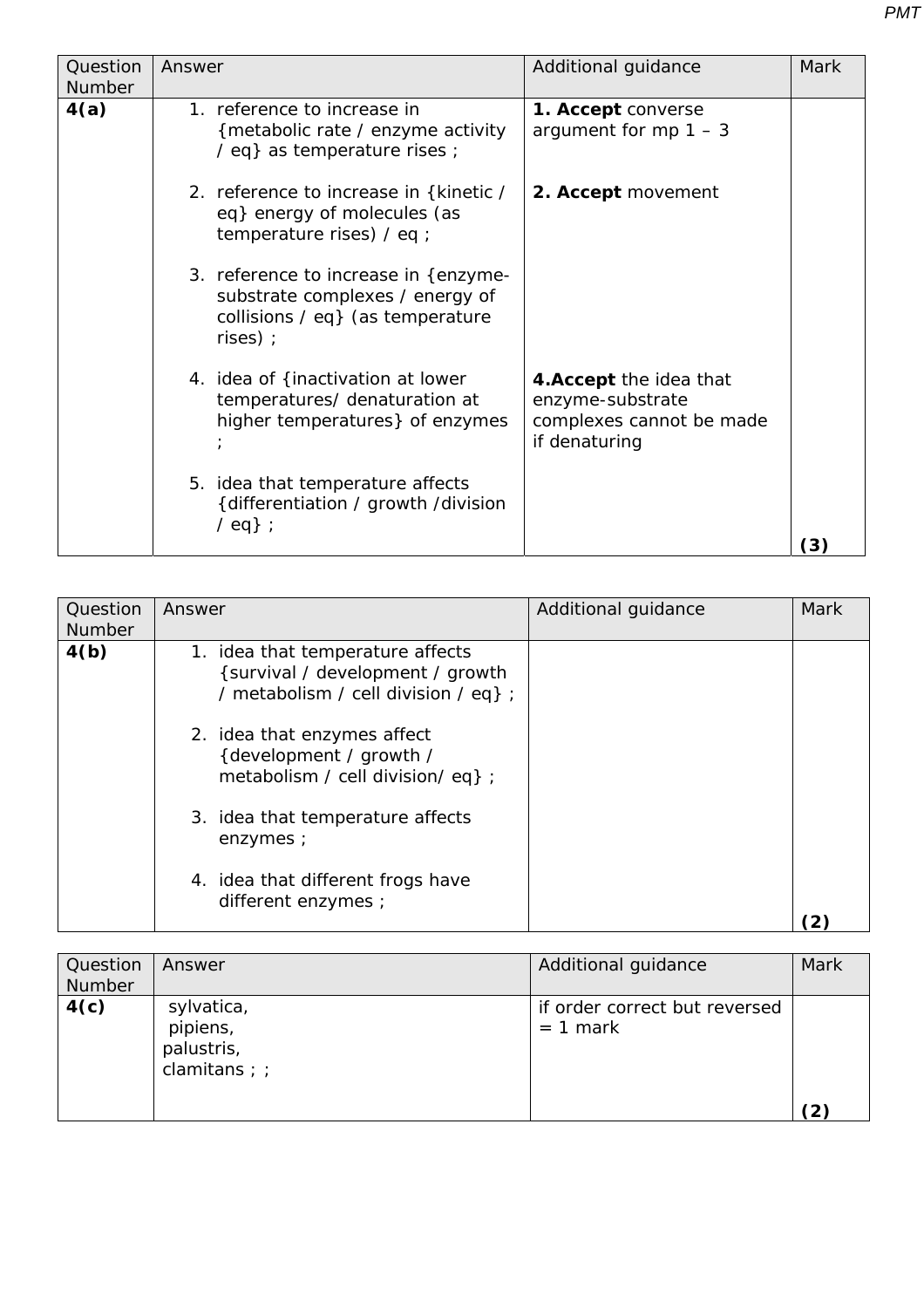| Question<br><b>Number</b> | Answer                                                                                                                           | Additional guidance                                         | Mark             |
|---------------------------|----------------------------------------------------------------------------------------------------------------------------------|-------------------------------------------------------------|------------------|
| 4(d)                      | 1. idea that different species are<br>reproductively isolated;                                                                   |                                                             |                  |
|                           | 2. idea of different breeding {times /<br>seasons $\ell$ eq} ;                                                                   |                                                             |                  |
|                           | 3. idea of different {breeding /<br>courtship / eq} {behaviour /<br>rituals / displays / colour / songs /<br>croaks $\ell$ eq} ; | 3. Accept idea of<br>incompatible {genitalia /<br>gametes } |                  |
|                           | 4. idea that population at {northerly<br>/ southerly limit of range may<br>not develop (to adulthood);                           |                                                             |                  |
|                           | 5. idea that breeding between<br>different species results in infertile<br>offspring;                                            |                                                             | $\left(3\right)$ |

| Question<br><b>Number</b> | Answer                                                                                                                   | Additional guidance             | Mark              |
|---------------------------|--------------------------------------------------------------------------------------------------------------------------|---------------------------------|-------------------|
| 4(e)                      | 1. idea that global warming will<br>increase the temperature (at the<br>$lattice)$ ;                                     |                                 |                   |
|                           | 2. idea that temperatures (at these<br>latitudes) may become too high<br>for any of the species;                         | <b>2. Accept</b> become extinct |                   |
|                           | 3. idea that new temperature may be<br>above the maximum to complete<br>development or above the upper<br>lethal limit ; |                                 |                   |
|                           | 4. idea that species move {north / to<br>cooler regions $\ell$ eq $\}$ ;                                                 |                                 |                   |
|                           | 5. ref to change in {food source /<br>predators / competition / eq} ;                                                    |                                 | $\left( 3\right)$ |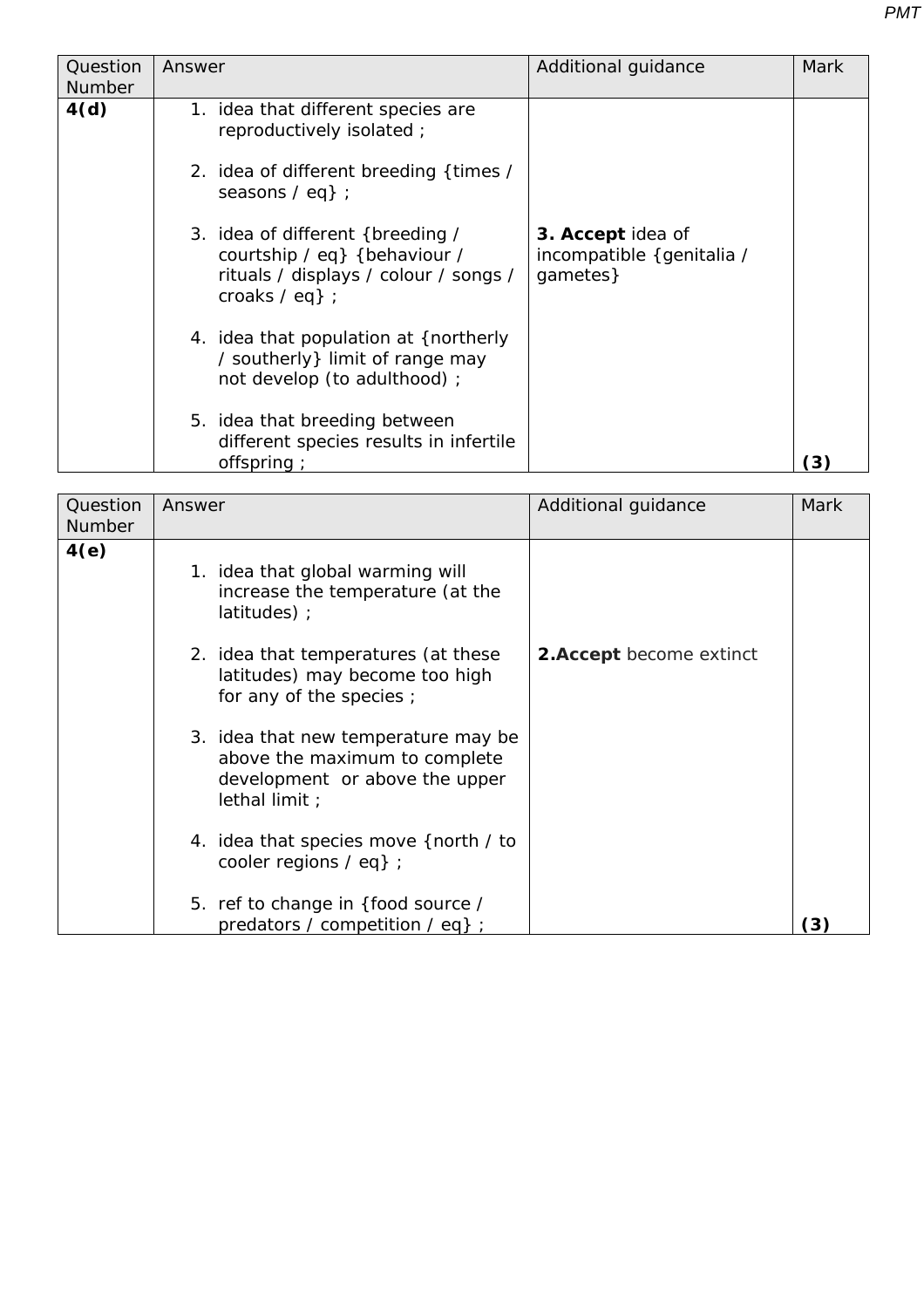| Question | Answer                                                                                                                              | Additional guidance                                                | <b>Mark</b>       |
|----------|-------------------------------------------------------------------------------------------------------------------------------------|--------------------------------------------------------------------|-------------------|
| Number   |                                                                                                                                     |                                                                    |                   |
| 5(a)     | 1. idea that products of light-<br>dependent stage are {needed for /<br>used in / eq} {light-independent<br>stage / Calvin cycle} ; |                                                                    |                   |
|          | 2. reference to (products of light-<br>dependent stage) are {reduced<br>NADP / eq } and ATP ;                                       |                                                                    |                   |
|          | 3. reference to use of {reduced}<br>NADP / eq} for { reduction / eq} of<br>{carbon dioxide / GP / eq} ;                             | 3. Accept source of<br>hydrogen ions for GALP<br>Ignore ref to ATP |                   |
|          | 4. reference to use of ATP as source<br>of energy ;                                                                                 |                                                                    | $\left( 3\right)$ |

| <b>Question</b><br>Number | <b>Answer</b>                   | Mark |
|---------------------------|---------------------------------|------|
| 5(b)(i)                   | volume of oxygen produced;<br>D | (1)  |

| Question<br><b>Number</b> | Answer                                                                                                                                                                                                           | Additional guidance                                          | <b>Mark</b> |
|---------------------------|------------------------------------------------------------------------------------------------------------------------------------------------------------------------------------------------------------------|--------------------------------------------------------------|-------------|
| 5(b)(ii)                  | 1. (minimum temperature) is<br>{between 0 °C and 10 °C / above<br>0 °C but less than 10 / 10 °C };<br>2. idea of no photosynthesis at $0^{\circ}$ C<br>but photosynthesis is taking place<br>at $10^{\circ}$ C : |                                                              |             |
|                           | 3. reference to no {data / readings /<br>measurements / evidence / eq}<br>between 0 °C and 10 °C :<br>4. idea that at $0^{\circ}$ C water is frozen;                                                             | 3. Accept if correct temp<br>range has been given<br>already |             |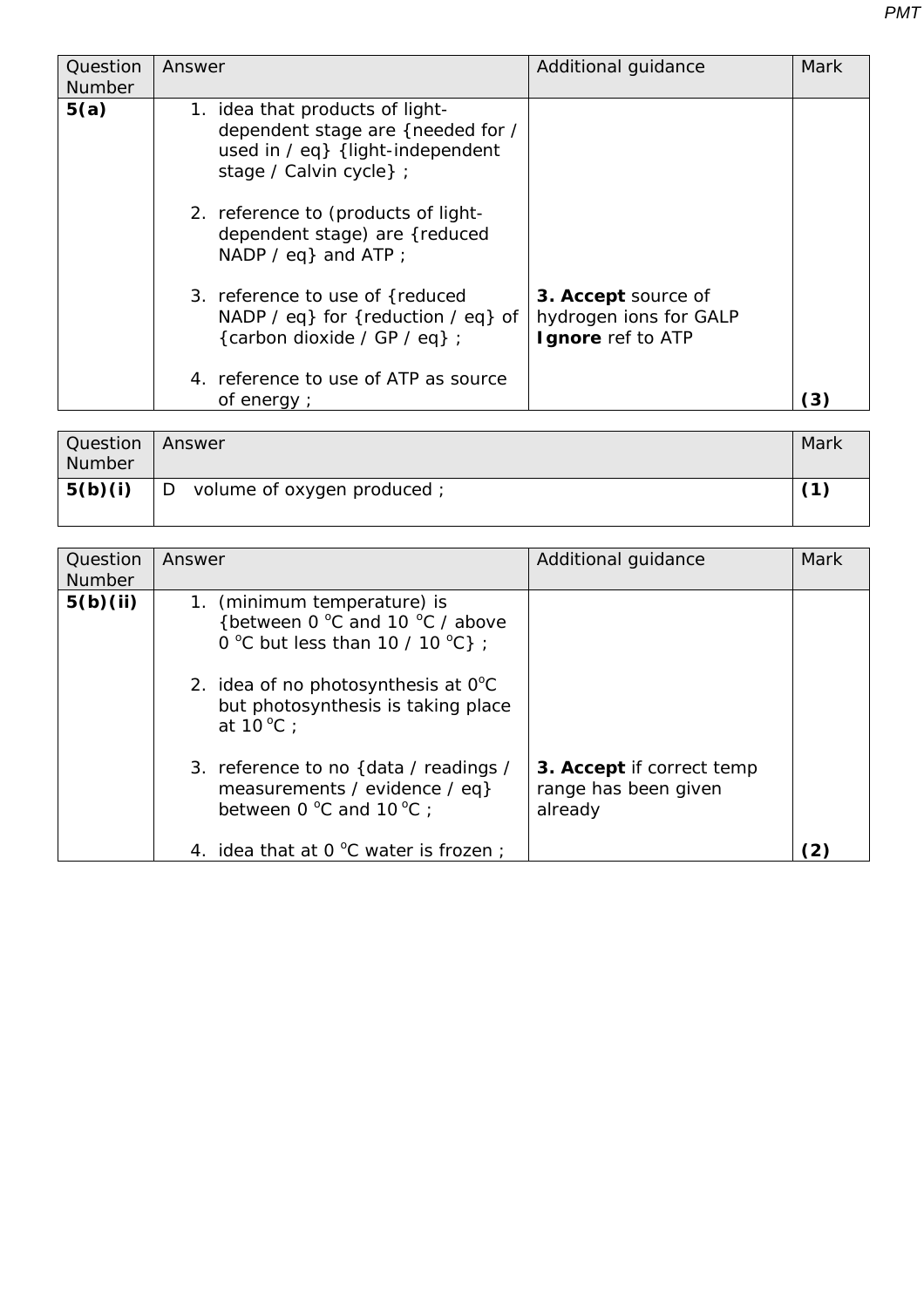| Question<br><b>Number</b> | Answer                                                                                                                                                                | Additional guidance  | <b>Mark</b>  |
|---------------------------|-----------------------------------------------------------------------------------------------------------------------------------------------------------------------|----------------------|--------------|
| 5(b)(iii)                 | 1. reference to abiotic factors {are<br>non-living / non-biological / do not<br>involve organisms / eq} ;<br>2. idea that other factors need to be<br>kept constant ; | 2. Ignore controlled | $\mathbf{2}$ |

| Question<br>Number | Answer                                                                                                                                          | Additional guidance                                                                                 | <b>Mark</b>       |
|--------------------|-------------------------------------------------------------------------------------------------------------------------------------------------|-----------------------------------------------------------------------------------------------------|-------------------|
| 5(b)(iv)           | <b>Supporting conclusion:</b>                                                                                                                   |                                                                                                     |                   |
|                    | 1. idea that shape of graph is typical<br>of an enzyme-temperature graph                                                                        | 1. idea that rate of<br>photosynthesis is affected by<br>temperature in a similar way<br>to enzymes |                   |
|                    | 2. rate increases (up to 30 $^{\circ}$ C)<br>because more {enzyme-substrate<br>complexes / collisions between<br>enzymes and substrates} / eq ; |                                                                                                     |                   |
|                    | 3. rate decreases (after 30°C) due to<br>enzyme denaturation / eq ;                                                                             |                                                                                                     |                   |
|                    | <b>Not supporting conclusion:</b>                                                                                                               |                                                                                                     |                   |
|                    | 4. idea that other factors could be<br>affecting photosynthesis ;                                                                               |                                                                                                     |                   |
|                    | 5. idea of {gas / oxygen / carbon<br>dioxide} solubility changing with<br>temperature;                                                          |                                                                                                     |                   |
|                    | 6. idea of {correlation / not<br>causation } ;                                                                                                  |                                                                                                     | $\left( 4\right)$ |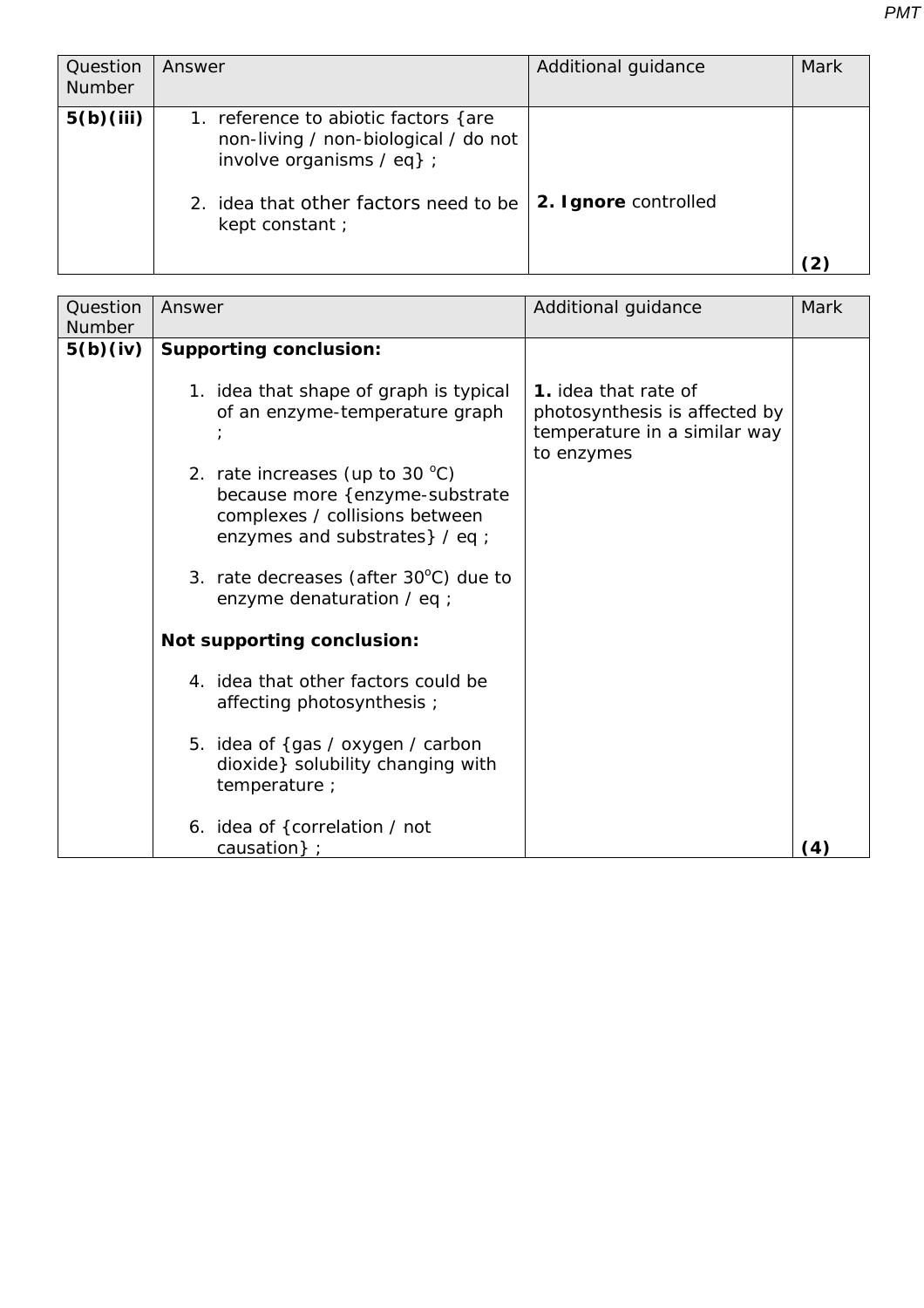| Question<br><b>Number</b> | Answer                                                                                      | Additional guidance                                                           | <b>Mark</b> |
|---------------------------|---------------------------------------------------------------------------------------------|-------------------------------------------------------------------------------|-------------|
| 6(a)(i)                   | 1. idea of (a sequence of) changes in<br>{a community / organisms /<br>species / plants } ; | <b>1. Accept</b> the idea of<br>species replacing or<br>succeeding each other |             |
|                           | over a period of time $\ell$ eq ;<br>2.                                                     | 2. Accept gradually                                                           | (2)         |

| Question      | Answer                                                                                                                                                                           | Additional guidance                                              | Mark |
|---------------|----------------------------------------------------------------------------------------------------------------------------------------------------------------------------------|------------------------------------------------------------------|------|
| <b>Number</b> |                                                                                                                                                                                  |                                                                  |      |
| 6(a)(ii)      | idea of final {stage / sere /<br>1.<br>community} ;<br>2. feature of community described<br>e.g. self-sustaining, stable, one<br>dominant species, a few<br>codominant species ; | 1. Accept at the end of<br>succession<br>2. Ignore named example | (2)  |

| Question<br><b>Number</b> | Answer                                                                                                                                                                                             | Additional guidance      | <b>Mark</b>  |
|---------------------------|----------------------------------------------------------------------------------------------------------------------------------------------------------------------------------------------------|--------------------------|--------------|
| 6(b)(i)                   | 1. idea of conservation of {genetic}<br>diversity / genetic variation /<br>biodiversity } ;<br>2. idea of extinction $\cdot$<br>3. idea of aesthetic reasons ;<br>4. idea that these plants may be | 1. Accept gene pool      |              |
|                           | useful e.g. as medicines ;<br>5. idea that other animals depend on                                                                                                                                 | 5. Accept part of a food |              |
|                           | these plants as a {source of food /                                                                                                                                                                | chain                    |              |
|                           | habitat $\}$ ;                                                                                                                                                                                     | <b>I gnore</b> survival  | $\mathbf{2}$ |

| Question<br><b>Number</b> | Answer                                                                 | Additional guidance | Mark |
|---------------------------|------------------------------------------------------------------------|---------------------|------|
| 6(b)(ii)                  | grazing / remove saplings / mowing / $ $ <b>Accept</b> burning<br>eq ; |                     | (1)  |

| Question | Answer         | Mark |
|----------|----------------|------|
| Number   |                |      |
| 6(c)(i)  | C systematic ; | 71`  |
|          |                |      |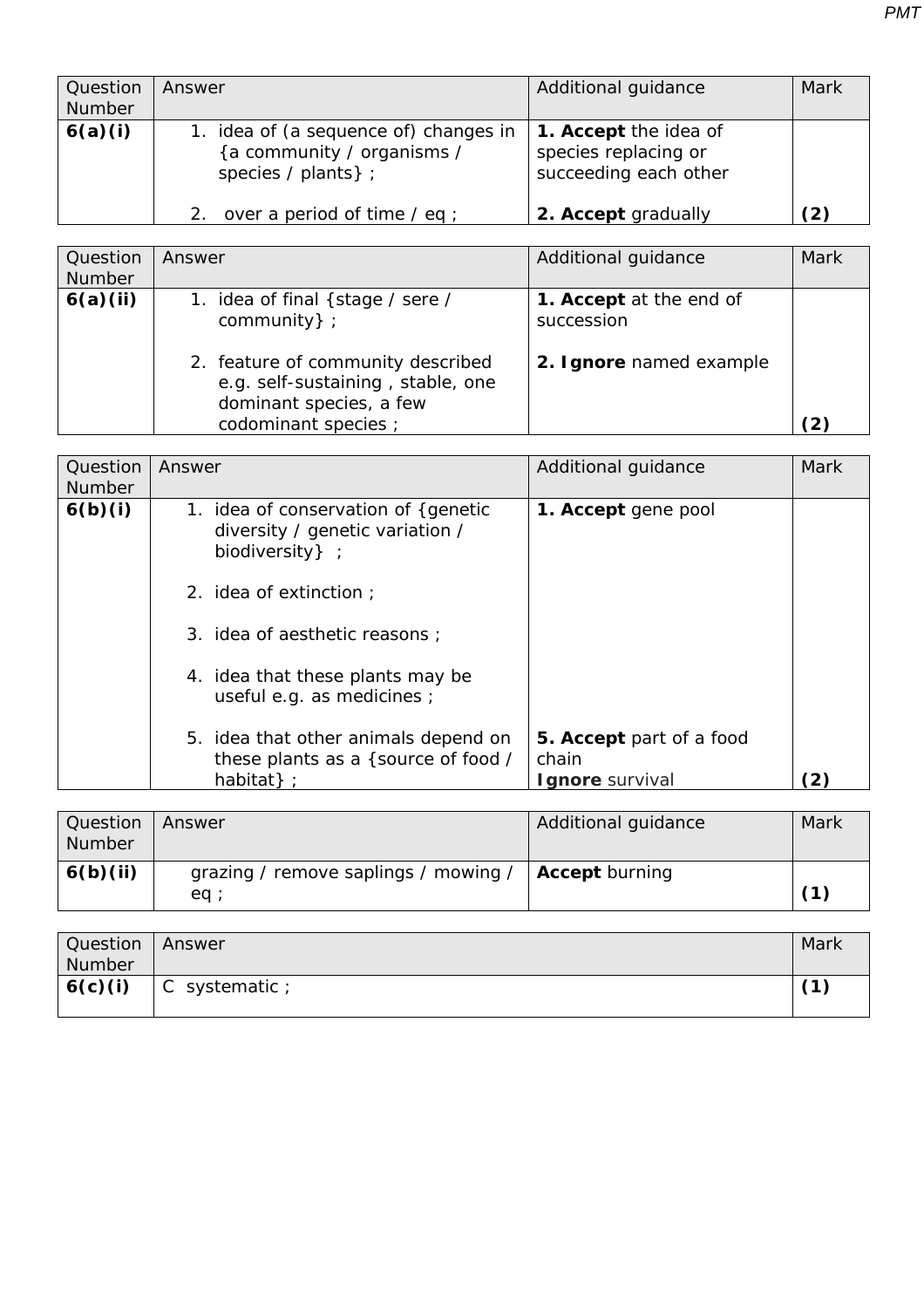| Question<br><b>Number</b> | Answer                                                                                                                                                                   | Additional guidance                 | Mark |
|---------------------------|--------------------------------------------------------------------------------------------------------------------------------------------------------------------------|-------------------------------------|------|
| 6(c)(ii)                  | 1. comparison (of the value) to the<br>critical value indicates no<br>significance / stronger correlation<br>the nearer the value is to 1.0 /<br>0.565 is too low / eq ; | 1. Ignore plus and minus<br>numbers |      |
|                           | 2. idea that sample size too small                                                                                                                                       | 2. Accept not enough data           |      |
|                           | 3. idea that {there is no<br>correlation between height and<br>width / other factors affect<br>height / other factors affect<br>width $/$ eq} ;                          |                                     |      |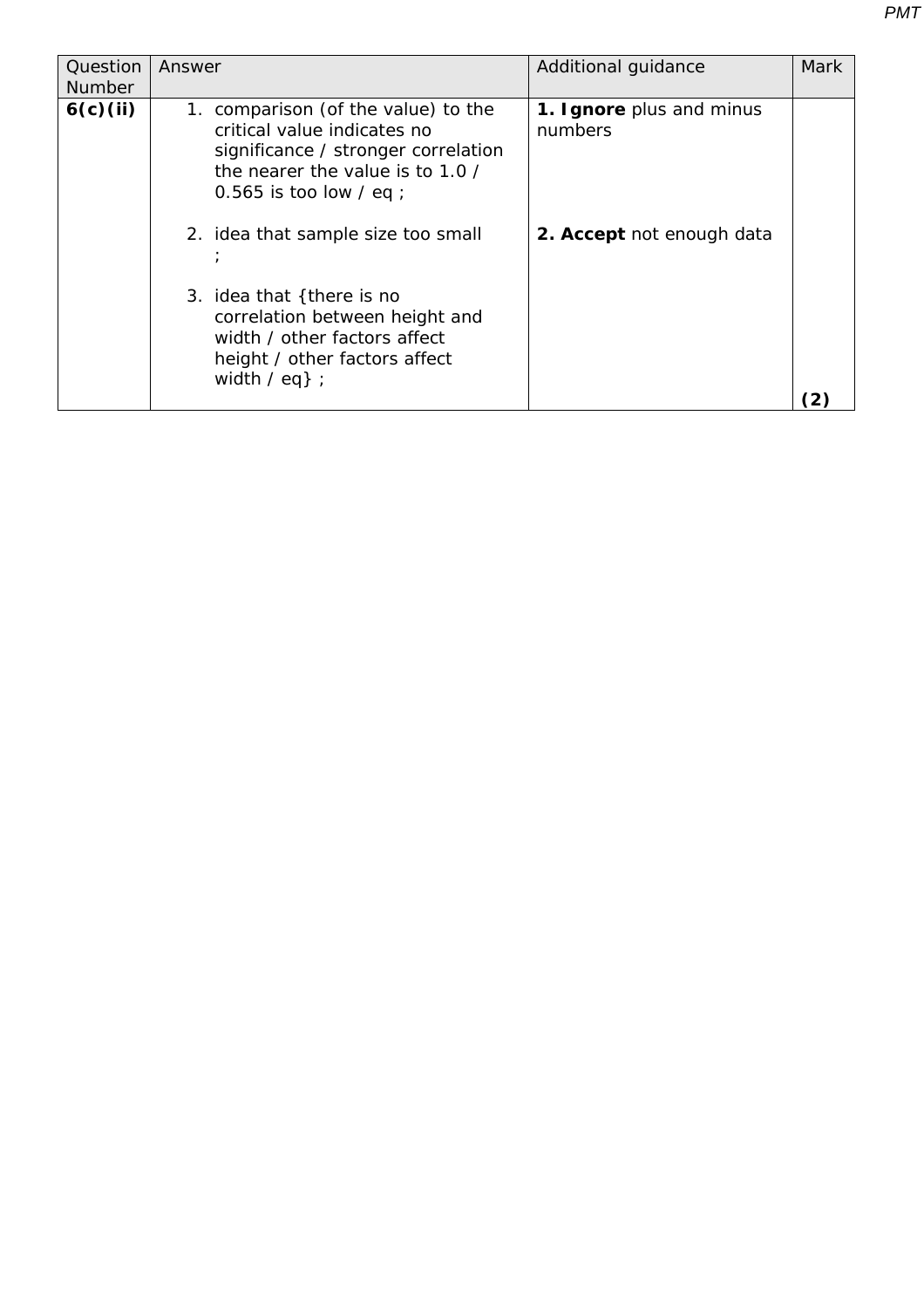| Question<br>Number | Answer |                                                                                                                    | Additional guidance                               | Mark |
|--------------------|--------|--------------------------------------------------------------------------------------------------------------------|---------------------------------------------------|------|
| 7(a)               |        | 1. idea of less { stress / trauma /<br>discomfort / depressed /eq} (for<br>the animals);                           | <b>Accept</b> converse argument<br>throughout     |      |
|                    |        | 2. idea that animals are more likely<br>to breed in natural environment ;                                          |                                                   |      |
|                    |        | 3. idea that animals may require<br>large areas ;                                                                  |                                                   |      |
|                    |        | 4. idea that problems of releasing<br>animals back into the wild is<br>avoided eg habituation;                     |                                                   |      |
|                    |        | 5. idea that {disease is less likely /<br>disease will not wipe out<br>population } ;                              |                                                   |      |
|                    |        | 6. idea of allowing (natural)<br>{interspecific relationships /<br>communities} to exist ;                         | 6. Accept reference to<br>maintaining their niche |      |
|                    |        | 7. idea of allowing (natural)<br>{intraspecific relationships /<br>family / social / eq}<br>{structure/behaviour}; |                                                   |      |
|                    |        | 8. (because) large numbers of<br>animals needed / wider gene pool<br>$/$ eq ;                                      |                                                   |      |
|                    |        | 9. idea that (natural) {diet / food /<br>eq} available ;                                                           |                                                   | (3)  |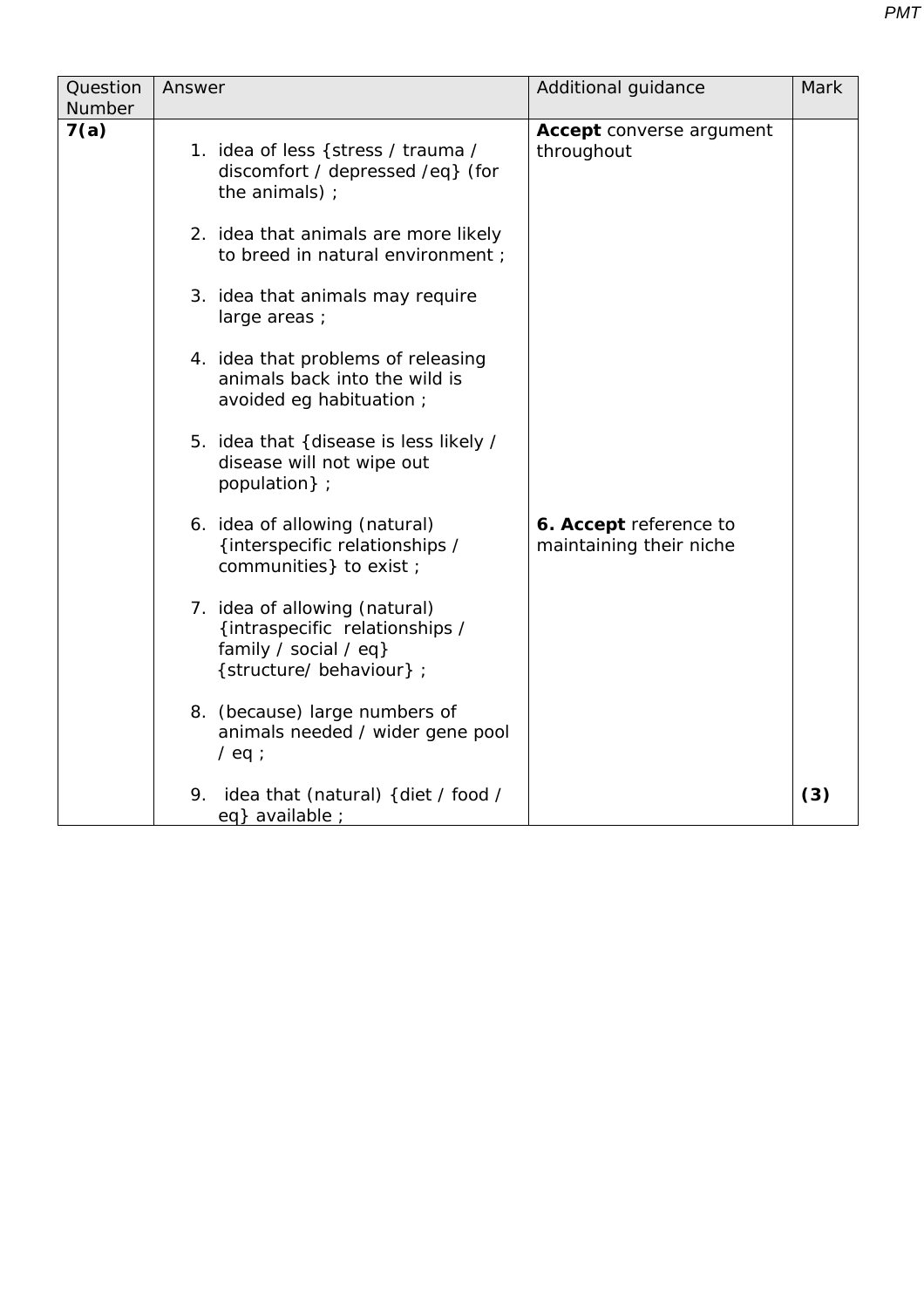| Question | Answer                                                                                                                                               | Additional guidance                               | Mark |
|----------|------------------------------------------------------------------------------------------------------------------------------------------------------|---------------------------------------------------|------|
| Number   |                                                                                                                                                      |                                                   |      |
| $7*(b)$  | (QWC- Spelling of technical terms (in                                                                                                                | Penalise spelling once                            |      |
|          | <i>italics</i> ) must be correct)<br>1. reference to succession;                                                                                     | 1. Accept in context of<br>either insects or      |      |
|          | 2. reference to (forensic) entomology                                                                                                                | decomposition                                     |      |
|          | 3. example of {insect / eq} e.g. fly,<br>beetle, wasp;                                                                                               | <b>3.</b> Named insect must be<br>spelt correctly |      |
|          | 4. idea that the {types / species / life<br>cycle stages} (of insects) are used                                                                      |                                                   |      |
|          | 5. reference to { decomposition /<br>$decay / eq$ } ;                                                                                                |                                                   |      |
|          | 6. idea that there are different stages<br>of { decomposition / decay / eq} ;                                                                        | 6. Accept if 2 or more<br>stages listed           |      |
|          | 7. detail of { decomposition / decay /<br>eq} e.g. production of gases,<br>liquefaction of tissue, bloating,<br>discolouration;                      |                                                   |      |
|          | 8. reference to rate of { succession /<br>insect development /<br>decomposition} influenced by<br>{external factor / appropriate<br>named factor } ; | 8. Named factor must be<br>spelt correctly        |      |
|          | 9. idea that insect and decomposition<br>information is used to determine<br>time of death;                                                          |                                                   |      |
|          |                                                                                                                                                      |                                                   | (5)  |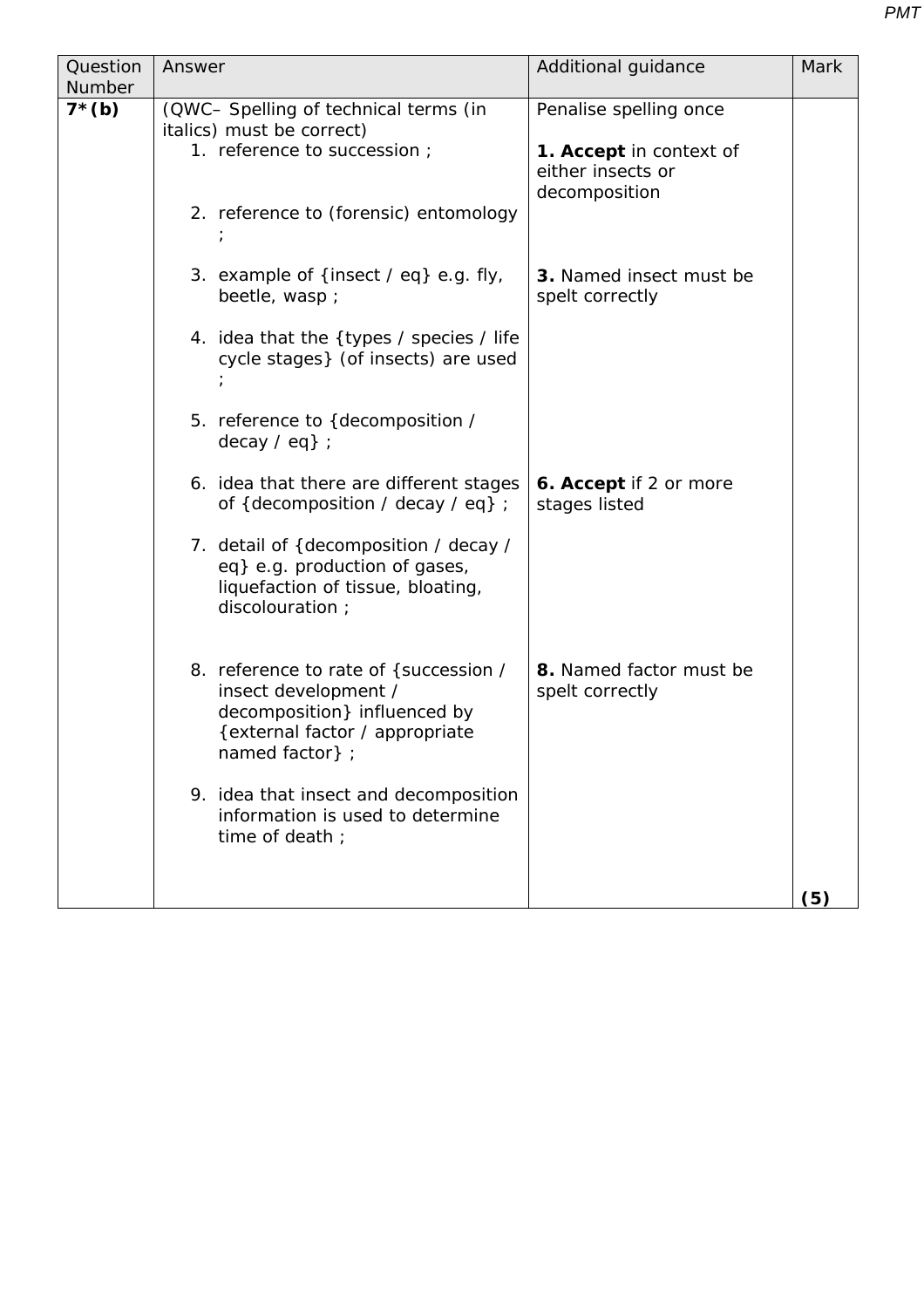| Question      | Answer                                                                                                                                      | Additional guidance                                                                         | Mark              |
|---------------|---------------------------------------------------------------------------------------------------------------------------------------------|---------------------------------------------------------------------------------------------|-------------------|
| <b>Number</b> |                                                                                                                                             |                                                                                             |                   |
| 8(a)(i)       | 1. idea that interferon involved in<br>viral infections, lysozyme affects<br>bacteria;                                                      | Piece together throughout<br>Accept lysosome<br>throughout<br>Ignore pathogen<br>throughout |                   |
|               | 2. idea of interferon produced by<br>infected cells, lysozyme present in<br>{secretions / phagocytes /<br>neutrophils / macrophages / eq }; | 2. Accept named secretion<br>{produced / released}                                          |                   |
|               | 3. interferon {inhibits / eq}<br>{replication / eq} of viruses,<br>lysozyme {kills / destroys}<br>bacteria;                                 | 3. Accept a reference to<br>lysozyme destroying cell<br>walls                               | $\left( 3\right)$ |

| Question<br><b>Number</b> | Answer                                                                      | Additional guidance                       | <b>Mark</b> |
|---------------------------|-----------------------------------------------------------------------------|-------------------------------------------|-------------|
| 8(a)(ii)                  | 1. reference to (lysozyme) is an<br>enzyme;                                 | <b>Accept lysosome in this</b><br>context |             |
|                           | 2. idea that { proteins / active sites /<br>enzymes} have a specific shape; |                                           |             |
|                           | 3. idea that lysozyme acts on cell wall                                     |                                           |             |
|                           | 4. of bacteria ;                                                            |                                           | 4           |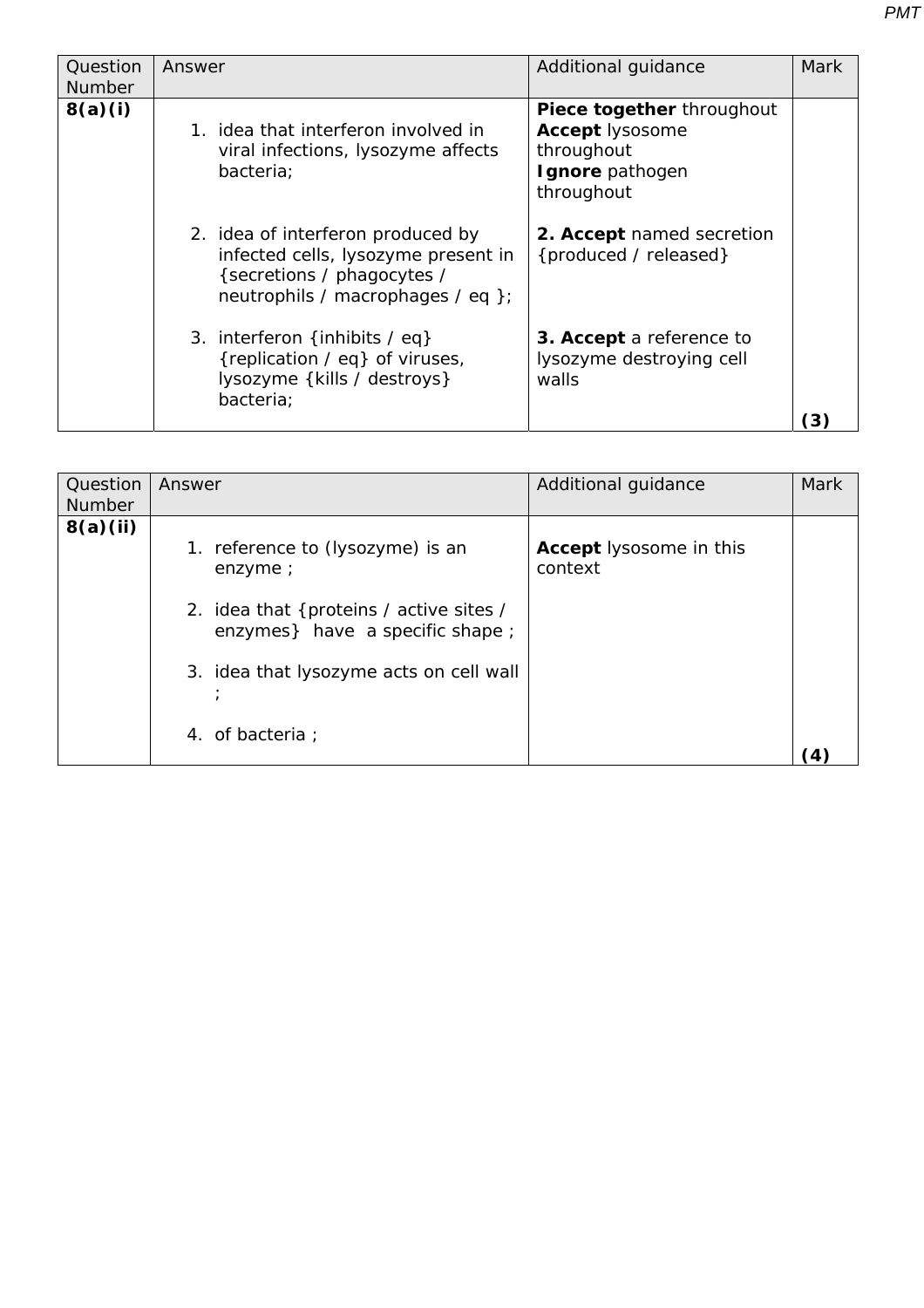| Question<br><b>Number</b> | Answer                                                                                                                             | Additional guidance                                            | Mark |
|---------------------------|------------------------------------------------------------------------------------------------------------------------------------|----------------------------------------------------------------|------|
| 8(b)(i)                   | 1. reference to histamine released as<br>a result of damaged {tissue /<br>cells $\}$ ;                                             |                                                                |      |
|                           | 2. (histamine released from)<br>{basophils / mast cells / platelets}                                                               | 2. Accept white blood cells,<br>macrophages and<br>neutrophils |      |
|                           | 3. detail of effect of histamine e.g.<br>arterioles dilate, vasodilation,<br>increased blood flow, capillaries<br>more permeable ; |                                                                |      |
|                           | 4. named effect of inflammation e.g.<br>{oedema / swelling / redness /<br>heat / pain / eq} ;                                      | 4. Accept raises<br>temperature                                |      |

| Question<br><b>Number</b> | Answer   |                                                                                                            | Additional guidance | Mark |
|---------------------------|----------|------------------------------------------------------------------------------------------------------------|---------------------|------|
| 8(b)(ii)                  |          | 1. idea of (only) {a local reaction<br>produced / histamines produced<br>around bite area $\}$ ;           | 2-6 Accept converse |      |
|                           |          | 2. idea that cream {has been applied<br>to actual site of production of<br>histamine $\}$ ;                |                     |      |
|                           | $\}$ ;   | 3. idea of { effect / treatment / relief /<br>eq} {more rapid / immediate / eq                             |                     |      |
|                           |          | 4. idea of higher concentration of<br>antihistamine at site;                                               |                     |      |
|                           | $eq$ } ; | 5. idea that the antihistamines will<br>not be {digested (by enzymes) /<br>destroyed (by acid / enzymes) / |                     |      |
|                           |          | 6. idea that tablets may lower<br>immune response generally / lead<br>to side-effects ;                    |                     | (3)  |